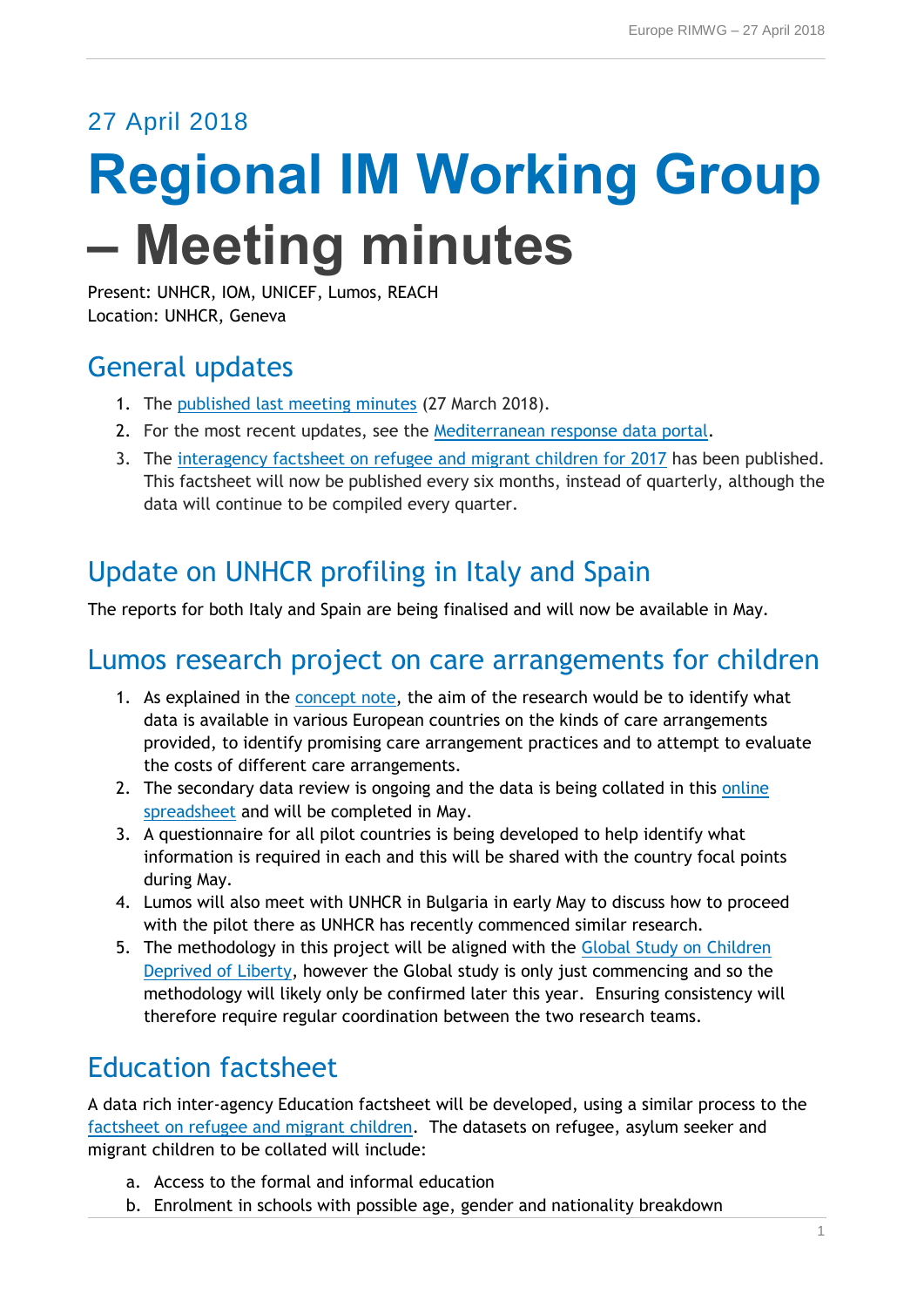- c. Achievements, gaps and challenges (language barrier etc.) in access to education;
- d. Any other relevant and available data

In many countries in Europe, such information is difficult to collate as the responsibility for Education is often devolved to each region. To make quick progress on this, the follow activities will be conducted during May:

- a. *Secondary Data Review* RIMWG colleagues and national counterparts will conduct a joint review of the available data, including case studies.
- b. *3W* A quick review of what education related activities each organisation and their partners are involved with.
- c. *Workshop* A collaborative data exploration workshop at the end of May to explore and agree on the possibilities with analysing and presenting the available information.

#### Data portal improvements

The inter-agency data portal managed by UNHCR will be updated during 2018 with a greater number of relevant datasets to be published, both at regional and country levels, and more accessible interactive data visualisations will be developed. Mock-ups of the new templates will be circulated for review by the RIMWG in June.

### Qualitative data analysis

In April, the Swedish Migration Agency visited UNHCR to present recent qualitative data analysis that they are conducting using machine learning algorithms to explore unstructured information from several different departments / sources in Sweden to inform the decisionmaking process for asylum claims. More information is available in the presentations - [part I,](https://www.dropbox.com/s/b7sdlbfmf9oydc9/Prisma%20UNHCR%20180424.ppt?dl=0) [part II](https://www.dropbox.com/s/2i6vqorx6m38j2s/presentation_Geneva.pptx?dl=0) and [part III](https://www.dropbox.com/s/z9fcuc6cf9enj02/Presentation%20Eva.ppt?dl=0) and the research team are interested in wider discussions with the humanitarian community.

There are similarities with [DEEP,](https://beta.thedeep.io/) the Data Entry and Exploration Platform that has been funded by ACAPS, UNHCR and OHCHR. DEEP is a tool that enables the collation and tagging of key information in reports, datasets, news articles and web pages consistently using a customisable analytical framework. It also has an assisted tagging function that uses machine learning algorithms to identify relevant text snippets. The tool has the capability to support media monitoring, an assessment registry and as a way of extracting relevant qualitative and quantitative information from a range of sources and reports.

#### IMWG workshop plans 2018

A multi-day workshop, funded by IOM, is being planned for September, likely in Vienna, to take stock of data collection, particularly in countries of arrival and transit in Europe and to seek to improve the analysis and products generated from this data. It would be an opportunity for organisations to bring together country level focal points to better facilitate coordination between organisations. The concept note for the workshop is being drafted and will be shared before the next meeting.

Secondly, there is also interest in conducting a research-oriented workshop later in 2018, including organisations such as the Swedish Migration agency. A concept note for this workshop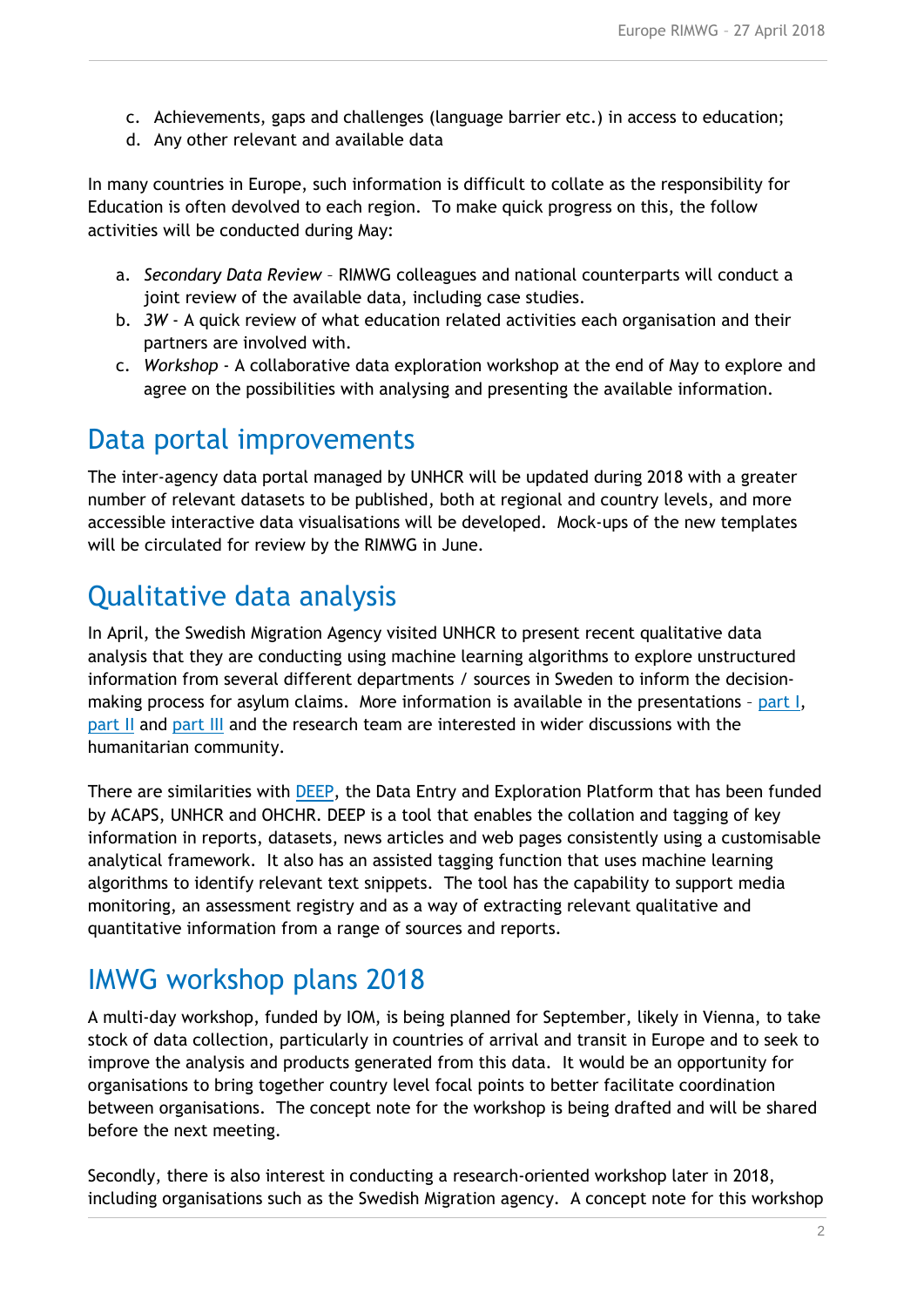will also be developed and shared with the RIMWG. Given the breadth of the possible areas of discussion, the key will be to ensure the objectives for the workshop remain clear, probably focused on tools and processes that can support joint analysis and data visualisation / dissemination to ensure that the information remains as accessible as possible.

#### Arrivals in Bosnia Herzegovina

Arrivals in Bosnia Herzegovina have continued to increase, with 666 new arrivals in March bringing the total for the quarter to just over 1,314, six times more than during the first quarter in 2017. These arrivals are well summarised on a map on page 53 of the [IOM flow](http://migration.iom.int/docs/Flows_Compilation_Report_March_2018.pdf)  [compilation report from March 2018.](http://migration.iom.int/docs/Flows_Compilation_Report_March_2018.pdf) Based on the information collected on ground and through different media sources, it appears likely that there are two broad reasons for the recent surge in arrivals. Firstly, several hundred refugees and migrants that were in Serbia and had tried to cross into Hungary became increasingly frustrated and have moved onwards into Bosnia Herzegovina. Secondly, several hundred refugees and migrants, who have previously spent some time Greece or have crossed from Turkey recently, arrived via a coastal route through Albania and Montenegro. The new arrivals in Bosnia Herzegovina are most commonly Syrian, Libyan, Pakistani or Afghan and most wish to try to move onwards into Croatia.

Given, the limited reception capacity (220) in Bosnia Herzegovina, the situation is being monitored closely.

## Migration Monitoring Review (MMR) - Mixed migration initiative in MENA

UNHCR MENA are developing a concept note for a project that will include a mapping of the various mixed migration data collection initiatives and tools used in MENA, Africa and Europe, together with an analysis of the best practises identified. They are seeking participation from a broad range of organisations, and also support for the budget. All those organisations interested in participating and/or funding the project should contact [Zeeshan Qamar](mailto:qamarz@unhcr.org) by the end of May.

In anticipation of this project, there is already some best practise that could usefully be compiled, for example on consistency between datasets and the usage of standardised terminology for mixed migration.

#### Data on returns

Available data on returns (voluntary and forced) will be compiled and made available for analysis during May. There has been increasing interest in the return of trends to countries including Afghanistan and Syria as well as specific situations at e.g. the border between Spain and Morocco. The available information is patchy, with countries such as Hungary publishing this daily and others not publishing any information.

## REACH profiling update

In December 2017, [REACH](http://www.reach-initiative.org/) published their study '[From Syria to Spain](http://mixedmigrationplatform.org/review/from-syria-to-spain/)' on the Mixed Migration Platform. The study is focussed on Syrian migration to Spain, comparing the experiences of